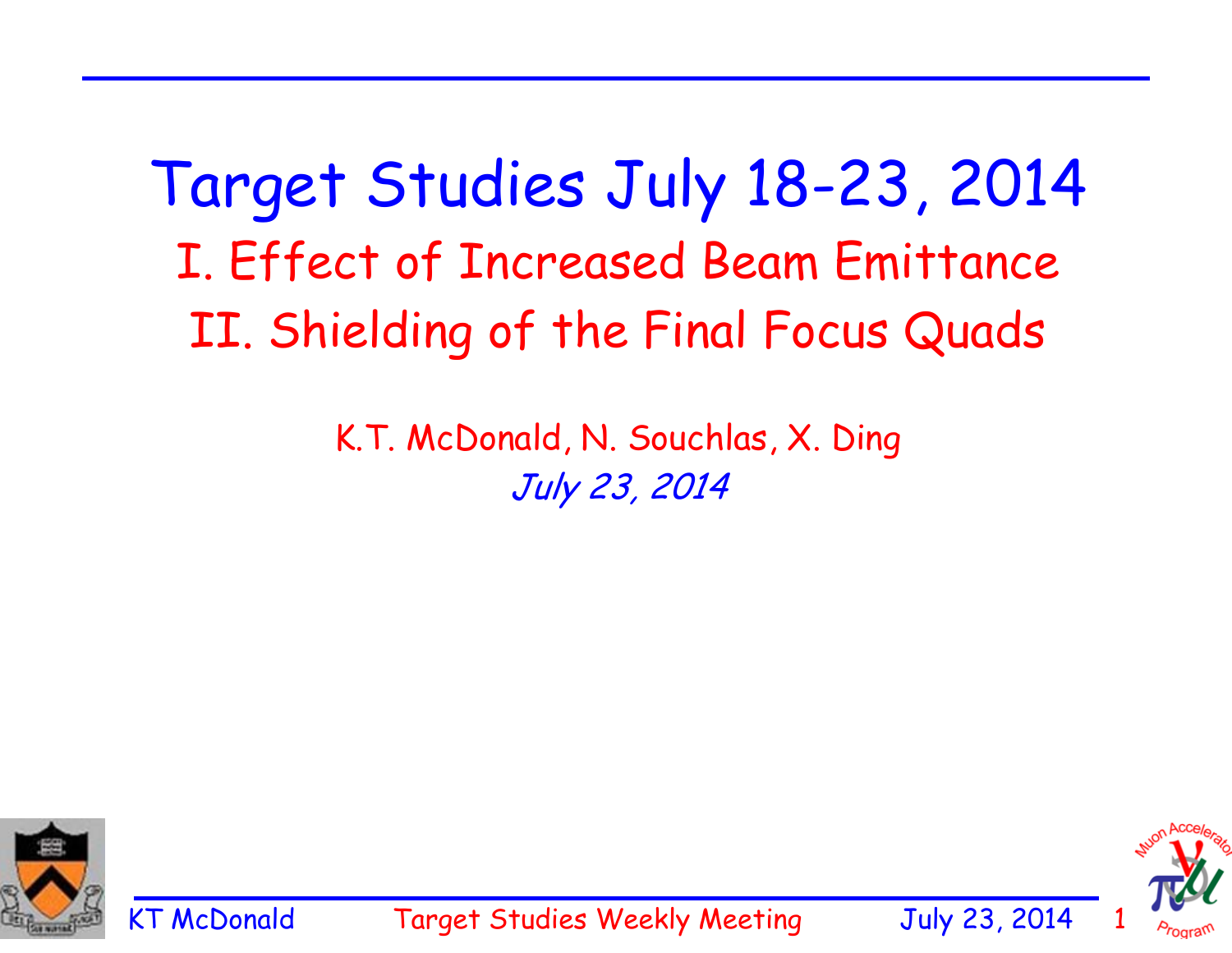# Effect of Increased Beam Emittance (X. Ding)

At 6.75 GeV kinetic energy, beams of nominal geometric transverse emittance =  $5 \mu m$ may not be possible with powers above 1 MW at 60 Hz rep rate (K. Gollwitzer), due to space-charge emittance blowup.

The longer graphite target (80 cm), compared to 30 cm for a mercury target, may permit use of larger emittance beam with little loss in muon yield.

Optimization via MARS15 indicates only slight loss in yield on tripling the transverse emittance from  $5$  to  $15 \mu m$ .

Slightly larger target/beam radius is favored at larger emittance,  $\Rightarrow$  smaller  $\beta^*$ ,  $\Rightarrow$  Larger beam size in the Final-Focus quads.





KT McDonald Target Studies Weekly Meeting July 23, 201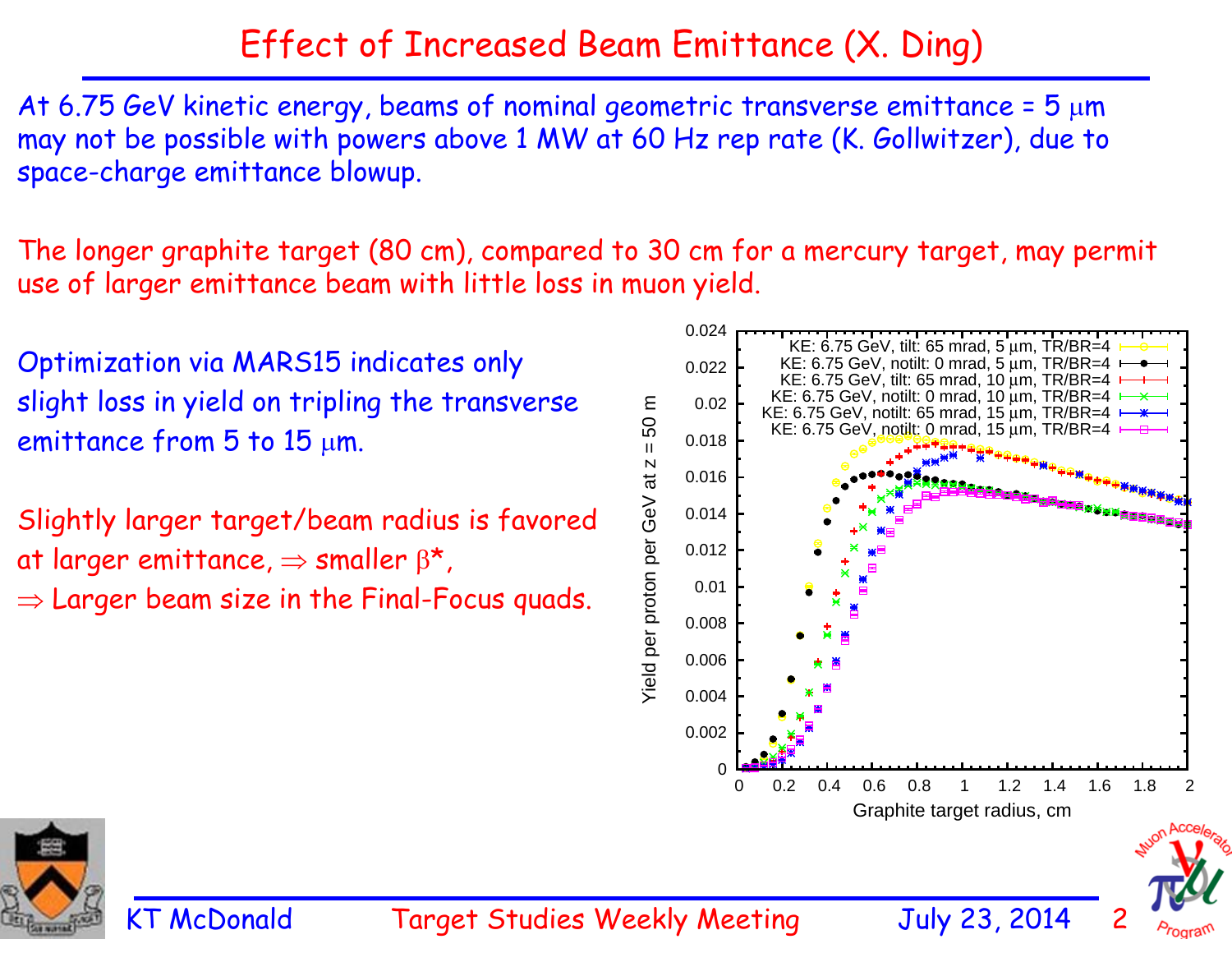## Effect of Increased Beam Emittance, II

Scott Berg affirms that we should assume that the Final Focus can deliver a beam with specified rms spot radius and rms divergence to  $z = 0$  = center of target.

To simulate such a beam, we must launch it at  $z < 0$ ; This is done at  $z = -1$  m presently.

The present algorithm is to generate a beam at  $z = 0$  with no target, and "backtrack" to  $z = -1$  m, where the beam is characterized by Twiss parameters, and a 2-d rms transverse emittance.

This emittance decreases with z, which is counterintuitive.

Suggestions:

- •Use the "backtracked" particles as the input for the MARS simulation.
- •Compute the 4-d rms transverse emittance.

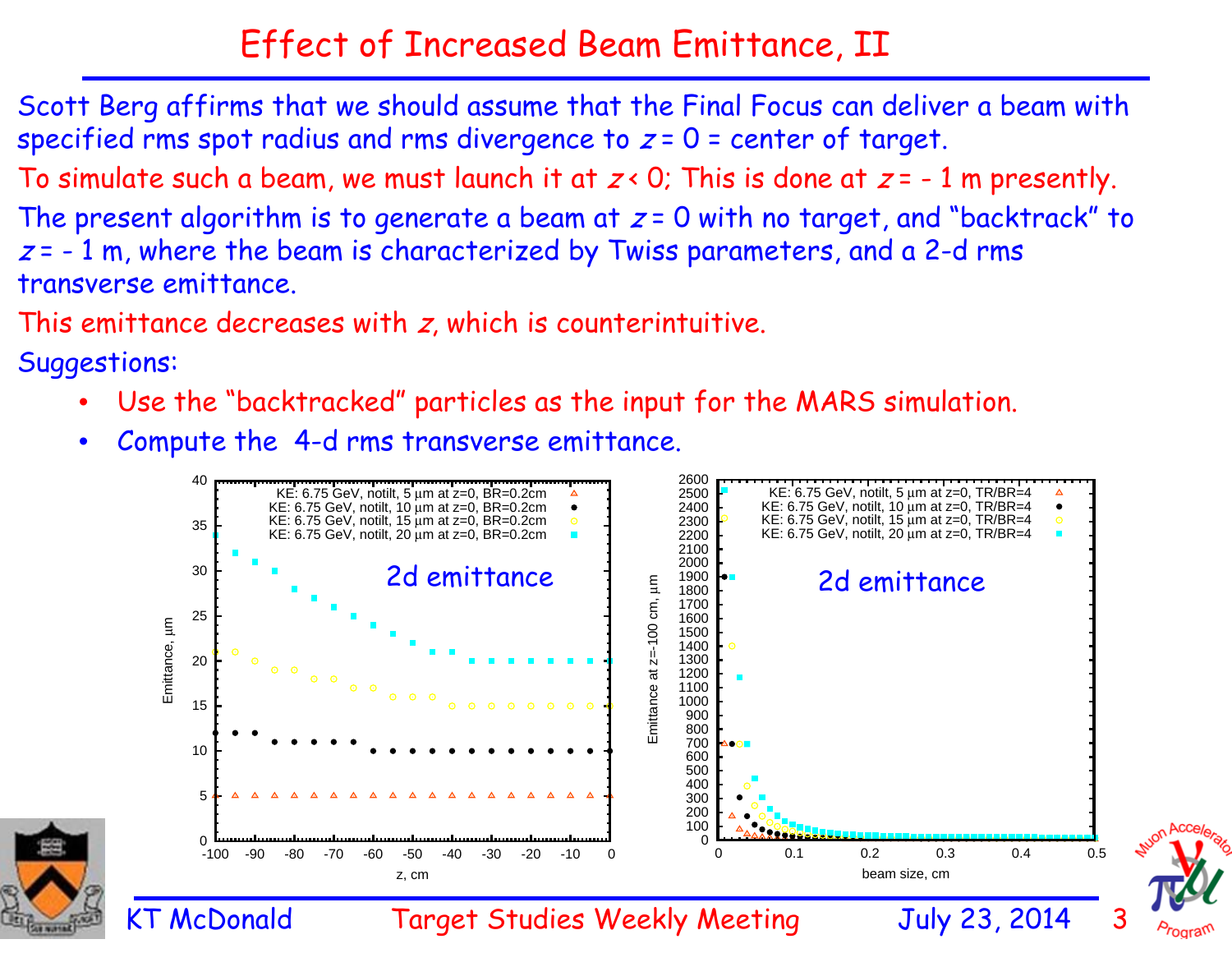## Effect of Increased Beam Emittance, III

The left plot below shows the 2d and 4d rms transverse emittances computed for the "old" method in which particles generated at  $z = 0$  in a 20 T field are backtracked to  $z = -1$  m, where Twiss parameters are computed, and used to generate a new beam. The 4d emittances are independent of  $z$ , but that for the beam generated via the Twiss parameters at  $z = -1$  m is larger than the original 4d emittance at  $z = 0$ .  $\Rightarrow$  Old prescription in faulty.

The right plot shows that if the beam generated at  $z = -1$  m is just particles backtracked from a beam generated at  $z = 0$ , then the 4d emittance is well behaved (although the 2d emittance is not).

 $\Rightarrow$  Use a beam at  $z$  = -1 m consisting of particle backtracked from  $z$  = 0.